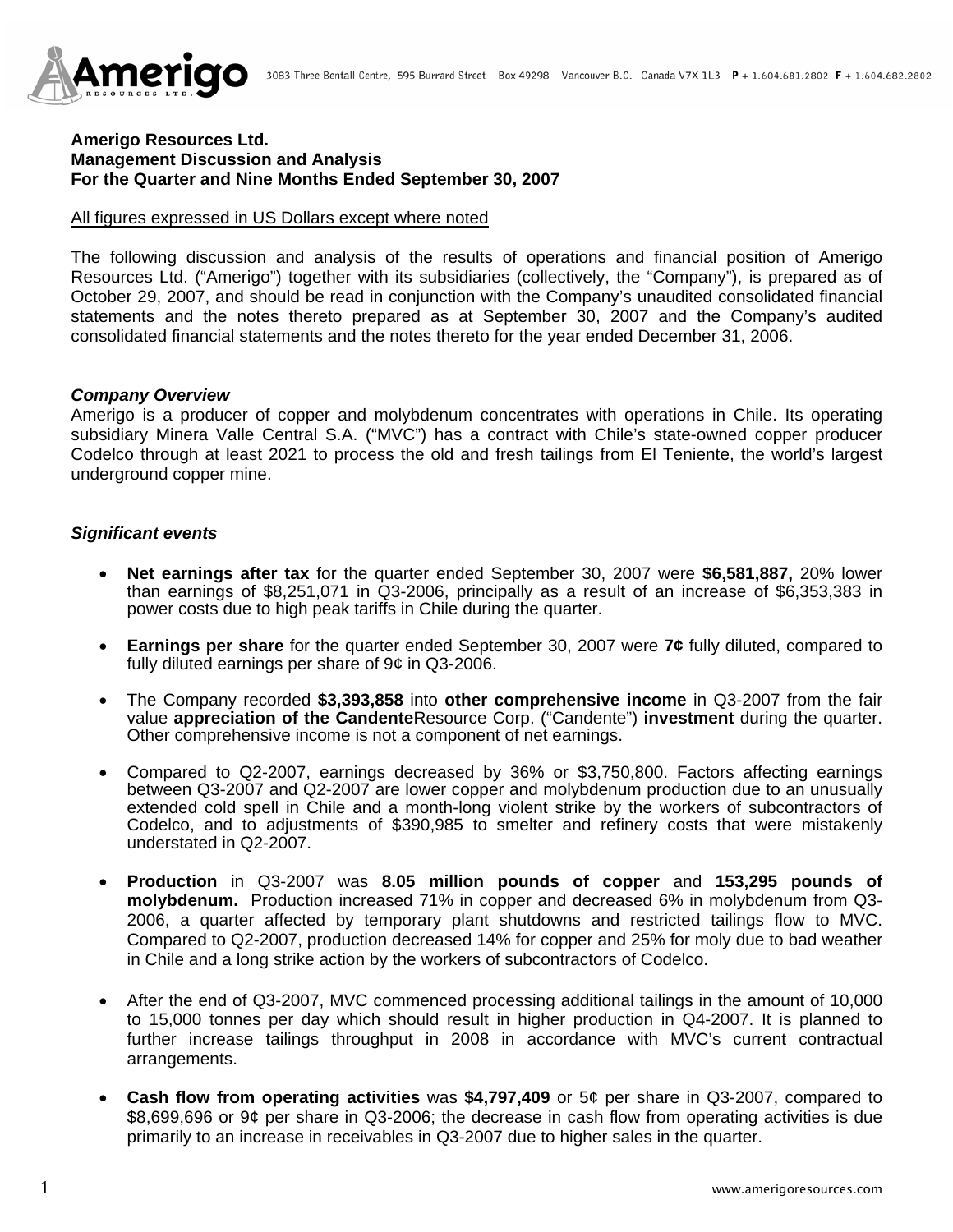- **Dividend**  On July 30, 2007 the Company declared a dividend of **\$5,802,371**or Cdn 6.5¢ per share that was paid on August 31, 2007 to shareholders of record as of August 22, 2007. On February 24, 2007 the Company declared a dividend of **\$5,286,918** or Cdn 6.5¢ per share that was paid on April 4, 2007 to shareholders of record as of March 27, 2007.
- **Gross copper selling price was \$3.59/lb** after settlement adjustments. **Realized copper price**  (copper revenue net of smelter and refinery charges and including settlement adjustments to prior quarter sales divided by copper pounds sold in the quarter) **was \$3.21/lb.**
- **Cash costs** (the aggregate of smelter, refinery and other charges, production costs net of molybdenum-related net benefits, administration and transportation costs) before El Teniente royalty were **\$1.78/lb** in Q3-2007, compared to cash costs of \$1.03/lb in Q3-2006. The increase in cash costs was caused by lower molybdenum by-product credits and higher power costs, mitigated by higher production levels and a significant reduction in smelter and refinery costs pursuant to the terms negotiated for 2007.
- **Total costs** (the aggregate of cash costs, El Teniente royalty, MVC stock-based compensation, depreciation and accretion) for Q3-2007 were **\$2.49/lb** compared to \$1.84/lb in Q3-2006. The increase in total costs was driven fundamentally by higher cash costs, mitigated by lower unit costs for El Teniente royalties due to the timing effect of higher copper production in Q3-2007.
- The Company has taken the **strategic decision** to become substantially **energy self-sufficient by mid-2008**, pending receipt of environmental approval to operate two used 10 megawatt generators. The project will have an **estimated cost** of **\$9M**.
- **Capital plant additions** in Q3-2007 were **\$4,496,776**, for initial costs related to the self-generation power project, ongoing mill refurbishing, Colihues capital expenditures and improvements to the rougher circuit. Cash payments for **capital expenditures** in the quarter were **\$1,184,716**, funded from operating cash flow.
- **Cash balance** was **\$26,378,172** at September 30, 2007 after dividend payments of \$11,089,289, an investment of \$8,581,681 in Candente and payments of \$8,401,863 for capital expenditures on a year-to-date basis.

## *Results of Operations – Q3-2007*

#### **Revenue**

Total revenue in Q3-2007 was \$28,536,864, which includes copper revenue of \$25,477,106 and molybdenum revenue of \$3,059,758. Copper and molybdenum revenues are net of smelter, refinery and roasting charges.

Copper revenue increased from Q3-2006 due to an increase of 60% in quarterly sales volume and to lower smelter and refinery costs, despite lower average gross copper prices. In Q3-2007 the Company sold 3,601 tonnes or 7.94 million pounds of copper, up from 4.98 million pounds sold in Q3-2006.

During Q3-2007, the Company's gross copper selling price was \$3.59/lb (Q3-2006: \$3.67/lb). Gross copper selling price is calculated by dividing copper revenue (before smelter and refinery charges and including settlement adjustments to the prior quarter's sales) by the number of pounds of copper sold in the quarter.

The Company's quarterly realized copper price was \$3.21/lb in Q3-2007, compared to a realized copper price of \$3.04/lb in Q3-2006. Realized copper price is calculated by dividing quarterly copper revenue (net of smelter and refinery charges and including settlement adjustments to the prior quarter's sales) by the number of pounds of copper sold in the quarter.

Copper produced by the Company is sold under a sales agreement with Chile's Empresa Nacional de Minería ("Enami" or the "smelter"). The agreement with Enami establishes a delivery schedule of monthly sales quotas and sets the Company's copper sale price at the average market price for the third month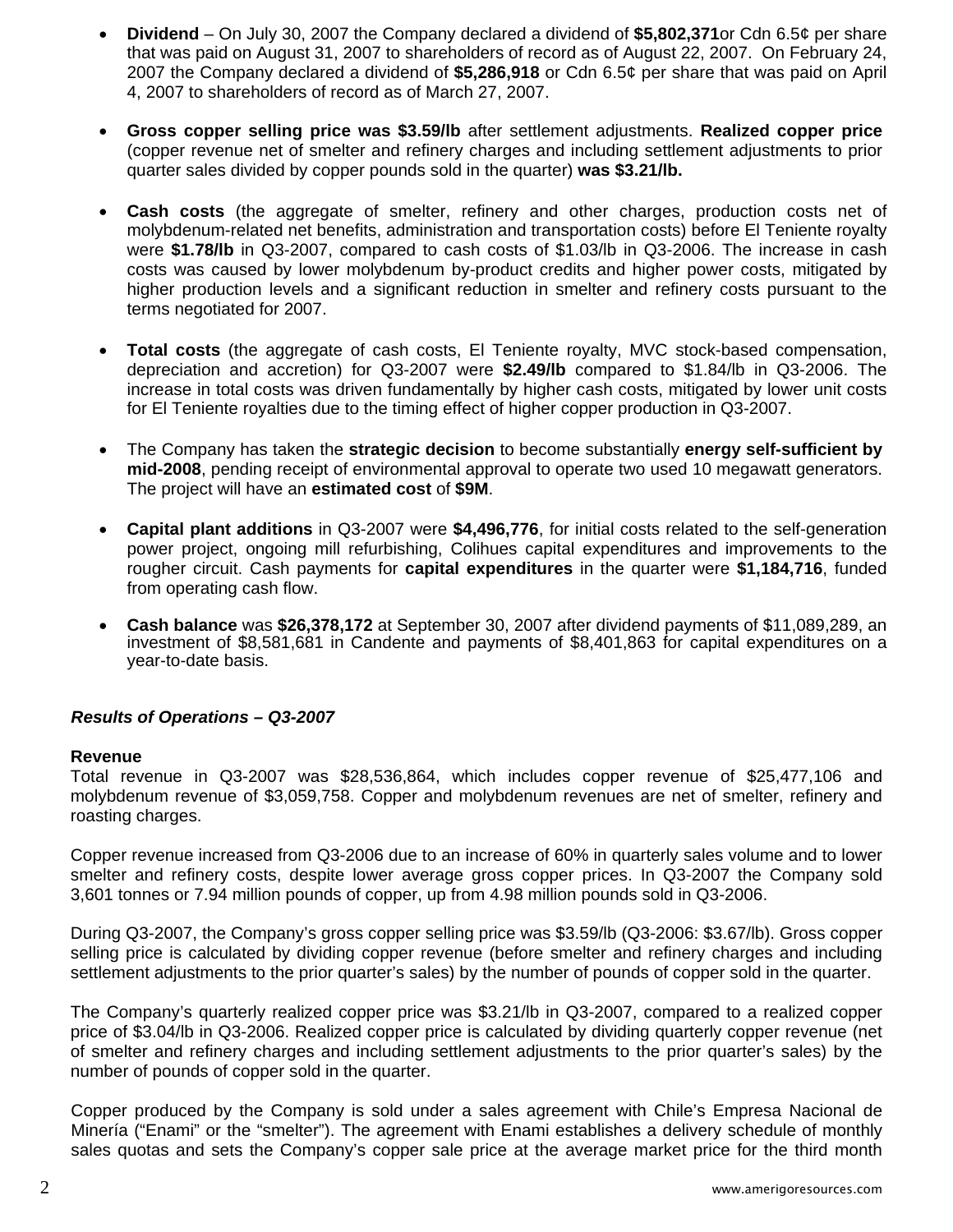after delivery ("M+3"). Accordingly, provided monthly quotas are met, all copper delivered by the Company to the smelter in one quarter is sold at market prices prevailing in the following quarter. However, where production falls short of the monthly quota for a scheduled month of delivery, the quota is carried forward to a subsequent calendar month and the Company receives a sale price calculated for the originally scheduled month of delivery until the quota is met. The Company believes that this pricing arrangement is standard in the industry.

Molybdenum revenue in Q3-2007 was \$3,059,758, lower than revenue of \$4,627,908 in Q3-2006 due to lower sales volume and the effect of settlement adjustments. In Q3-2007 the Company sold 131,575 pounds of molybdenum at a gross moly selling price of \$28.36/lb, compared to 200,219 pounds sold in Q3- 2006 at a gross selling price of \$28.19/lb. Gross molybdenum selling prices are calculated by dividing moly revenue (before roasting charges and including settlement adjustments to the prior quarter's sales) by the number of pounds of moly sold in the quarter. In Q3-2007 the Company recorded \$312,461 of negative settlement adjustments in molybdenum revenue, compared to positive settlement adjustments of \$336,936 in Q3-2006.

Molybdenum produced by the Company is sold under a sales agreement with Chile's Molibdenos y Metales S.A. ("Molymet"), which provides that the sale price is the average market price for the first ("M+1"), second ("M+2") or third ("M+3") month after delivery, with each delivery period nominated at the election of Molymet. In Q3-2007 the sale price nominated by Molymet was M+3.

Revenue from the sale of the Company's copper and molybdenum concentrates is recorded net of smelter, refinery and roaster charges when persuasive evidence of a sales arrangement exists, delivery has occurred, the rights and obligations of ownership have passed to the customer and the sale price is determinable.

Sales are recognized into revenue using forward copper prices for the expected date of final settlement and spot prices for molybdenum, and adjustments to revenue are made at the end of each month to reflect changes in market prices until the sale price is settled under the terms of the agreement. This practice increases the sensitivity of the Company's reported revenue to increases and decreases in copper and molybdenum prices. In a period of rising prices, not only will the Company record higher revenue for deliveries in the period, but it will also record favourable adjustments to revenue for copper and molybdenum delivered in the prior period. Similarly, in a period of declining prices, the Company will be required to record lower revenues for current deliveries and negative adjustments to revenue for the prior period's deliveries.

#### **Production**

In Q3-2007, the Company produced 3,653 tonnes or 8.05 million pounds of copper and 153,295 pounds of molybdenum. Production in the quarter was affected by bad weather which reduced the flow of tailings from El Teniente and by a lengthy strike action by the workers of subcontractors of Codelco. Molybdenum production was further affected by low molybdenum grades in copper concentrates.

In Q3-2006 copper production was 2,140 tonnes or 4.72 million pounds of copper and 163,497 pounds of molybdenum, as MVC faced restricted flow of fresh tailings; Q3-2007 production increased 71% for copper and decreased 6% for moly compared to Q3-2006. Copper production increased with respect to Q3-2006 due to restoration of full fresh tailings flow at MVC; molybdenum production decreased due to low molybdenum grades in copper concentrates.

## **Cash Cost and Total Cost**

Cash costs and total costs are non-GAAP measures prepared on a basis consistent with the industry standard Brook Hunt definitions. Cash costs are the aggregate of copper and molybdenum production costs, smelter and refinery charges, administration and transportation costs, minus molybdenum byproduct credits. Total costs are the aggregate of cash costs, El Teniente royalty, depreciation, amortization and asset retirement accretion costs.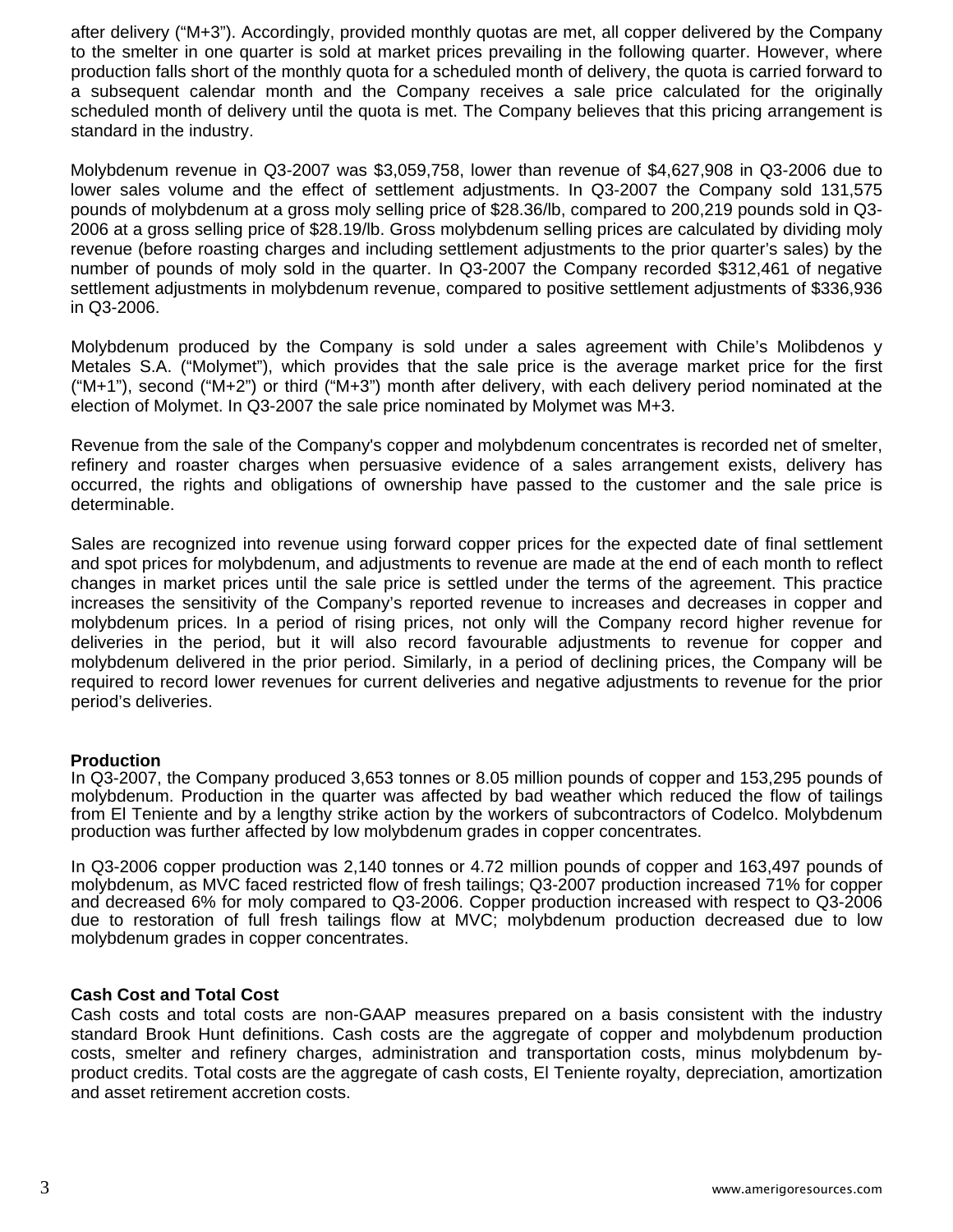The Company's cash costs from Q3-2006 to Q3-2007 (\$/lb of copper produced) were as follows:

|                                 | Q3-2007 | Q2-2007 | Q1-2007 | Q4-2006 | Q3-2006 |
|---------------------------------|---------|---------|---------|---------|---------|
| Cu and Mo production            | 1.72    | 1.43    | 1.19    | 1.14    | 1.24    |
| By-product credits              | (0.38)  | (0.59)  | (0.41)  | (0.40)  | (0.98)  |
| Smelter & refinery <sup>1</sup> | 0.38    | 0.29    | 0.61    | 0.59    | 0.67    |
| Administration                  | 0.03    | 0.03    | 0.05    | 0.07    | 0.07    |
| Transportation                  | 0.03    | 0.03    | 0.03    | 0.03    | 0.03    |
| <b>Cash Cost</b>                | \$1.78  | \$1.19  | \$1.47  | \$1.43  | \$1.03  |

<sup>1</sup> Due to an error in the calculation of smelter and refinery costs, these costs were understated in Q2-2007 by \$390,985 or 0.05/lb. The correction of this error on a YTD basis resulted in an overstatement of costs in Q3-2007. The correct costs should have been \$0.34/lb in Q2-2007 and \$0.33/lb in Q3-2007

Cash cost is driven mainly by production costs, moly by-product credits and smelter/refinery costs.

Comparing Q3-2007 with Q3-2006, cash cost increased by \$0.75/lb. The most significant variance is a reduction of molybdenum by-product credits of \$0.60/lb due to the effect of lower total credits distributed over more units of copper production; moly by-product credits were \$3,059,758 in Q3-2007 and \$4,627,908 in Q3-2006, the reduction is due to lower moly sales volume due to low molybdenum grades in copper concentrates in Q3-2007.

The second variance of importance is an increase in production costs of \$0.48/lb mainly due to a very significant increase in power costs and to a much lesser degree, an increase in grinding balls cost. These cost increases were however mitigated by lower unit costs for other copper production costs, maintenance costs and molybdenum production costs, which were lower on a per unit basis due to increased copper production.

In each of the months of Q3-2007, kWh costs showed a decreasing trend, after the highest kWh costs in the Company's history were recorded in June 2007. The kWh cost in Q3-2007 was \$0.2086 (inclusive of marginal charges), compared to a kWh cost of \$0.0692 in Q3-2006. Power costs are expected to remain high in Chile in the foreseeable future due to the ongoing impact of reduced gas supply from Argentina. This has forced Chile to adopt diesel-based power production, which has resulted in increased energy production costs that are expected to continue at least until the completion of power supply projects currently under construction in Chile. In light of this situation, and to secure MVC's power supply, the Company has taken the strategic decision to become substantially energy self-sufficient by mid-2008, pending receipt of environmental approval to operate two used 10 megawatt generators on the basis of heavy oil fuel, which will reduce kWh costs.

A third variance affecting cash cost is a reduction of \$0.29/lb in smelter and refinery costs due to significantly improved terms negotiated with Enami for 2007.

The Company's total costs from Q3-2006 to Q3-2007 (\$/lb of copper produced) were as follows:

|                          | Q3-2007 | Q2-2007 | Q1-2007 | Q4-2006 | Q3-2006 |
|--------------------------|---------|---------|---------|---------|---------|
| Cash cost                | 1.78    | 1.19    | 1.47    | 1.43    | 1.03    |
| El Teniente royalty      | 0.58    | 0.57    | 0.46    | 0.52    | 0.69    |
| Amortization/accretion   | 0.12    | 0.08    | 0.09    | 0.05    | 0.11    |
| Stock-based compensation | 0.01    | 0.01    | 0.01    | 0.01    | 0.01    |
| <b>Total Cost</b>        | \$2.49  | \$1.85  | \$2.03  | \$2.01  | \$1.84  |

Comparing Q3-2007 with Q3-2006, total cost increased by \$0.65/lb. The major change is an increase of \$0.75/lb in cash cost, followed by a decrease of \$0.11/lb in El Teniente royalty. El Teniente royalty, when expressed on a unit basis, is lower in Q3-2007 due to the timing effect of higher quarterly production. There was also an increase of \$0.01/lb in amortization/accretion.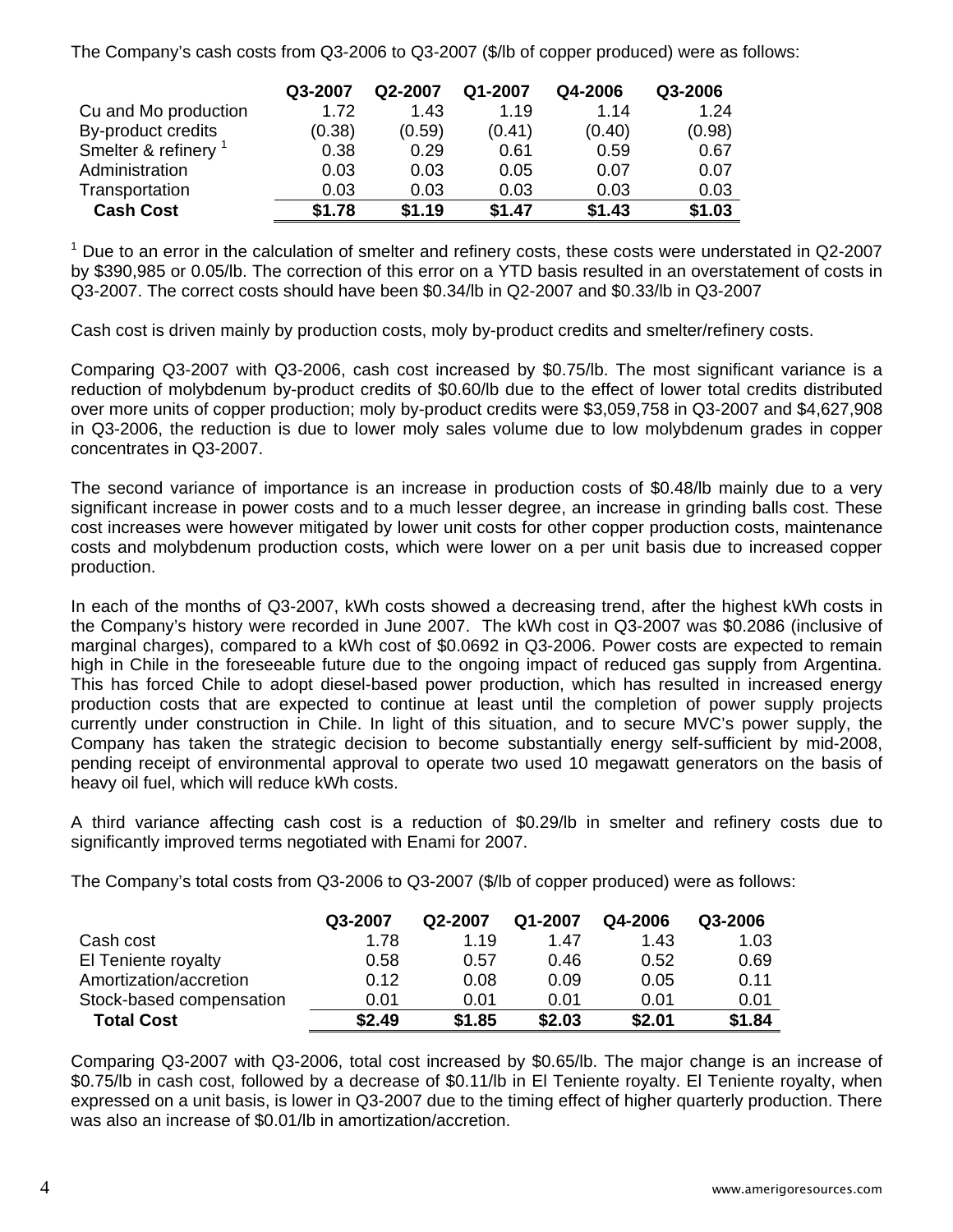The El Teniente royalty is based mainly on copper price; the royalty for fresh tailings declines to zero at a copper price of \$0.80/lb or less, making MVC a copper producer whose costs decrease as copper prices decline.

#### **Operating Costs and Expenses**

Production costs include copper and molybdenum production costs and maintenance costs. In Q3-2007, production costs were \$13,834,774 compared to production costs of \$5,863,091 in Q3-2006, an increase of \$7,971,683.

The most significant contributing factor to the production cost increase between the two quarters was power costs, which increased \$6,353,383 in Q3-2007 with respect to Q3-2006. Grinding balls cost increased by \$687,400 between the two quarters due to higher steel costs. Other production costs increased marginally due to increased production in the quarter, but were lower than in Q3-2006 on a unit basis. Maintenance costs increased by \$211,566 in Q3-2007 compared to Q3-2006 as a result of mill repair costs. Molybdenum production costs were slightly lower in aggregate in Q3-2007 compared to Q3- 2006 although higher on a unit basis due to lower production in Q3-2007.

In Q3-2007 the El Teniente royalty was \$4,654,187 compared to \$3,271,047 in Q3-2006. The royalty increases or decreases as a function of copper and molybdenum prices and sales. The royalty increased mainly due to higher copper sales volume.

Administration expenses were \$293,726 in Q3-2007, compared to \$318,970 in Q3-2006; amortization cost increased to \$888,627 in Q3-2007 from \$451,207 in Q3-2006 due mainly to a higher asset base at MVC and to increased production, as amortization is calculated using the units of production method. Transportation costs of \$253,368 in Q3-2007 are higher than costs of \$151,245 in Q3-2006 due to higher sales volume, and stock-based compensation expense for options granted to MVC employees was \$63,706 in Q3-2007, comparable to an expense of \$55,938 in Q3-2006.

Costs not related to MVC's production operations are identified as "Other Expenses" and were in aggregate \$802,925 in Q3-2007 and \$819,217 in Q3-2006. The most significant expenses in the quarter were stock-based compensation of \$295,172 (Q3-2006: \$187,633); office and general expenses of \$273,159 (Q3-2006: \$271,242) and salaries, management and professional fees of \$229,861 (Q3-2006: \$228,619). Stock-based compensation expense increased due to a higher number of options granted in 2007. Other expenses remain at levels comparable to Q3-2006 with the exception of interest expense, which was significantly higher in Q3-2006 due to servicing of a short-term bank loan in Chile.

Non-operating items in Q3-2007 included interest income of \$376,051 (Q3-2006: \$212,726); a foreign exchange gain of \$63,361 (Q3-2006: \$619,399); other income of \$19,072 (Q3-2006: \$28,917) and an investment loss of \$9,386 for Amerigo's proportional share of the loss recorded in an investment over which Amerigo has significant influence and is therefore accounted for under the equity method. .

The Company recorded income tax expense net of recoveries of \$1,431,578 in Q3-2007, from income tax on MVC earnings. In Q3-2006, income tax expense was slightly higher at \$1,492,571 due to higher MVC earnings.

#### **Operating Cash Flows**

In Q3-2007, the Company's activities generated operating cash flow of \$4,797,409 (or 5¢ per share, a non-GAAP measure), which includes the effect of changes in non-cash working capital items, compared to operating cash flow of \$8,699,696 or 9¢ per share in Q3-2006. The decrease in cash flow from operating activities is due primarily to an increase in receivables in Q3-2007 due to higher sales in the quarter.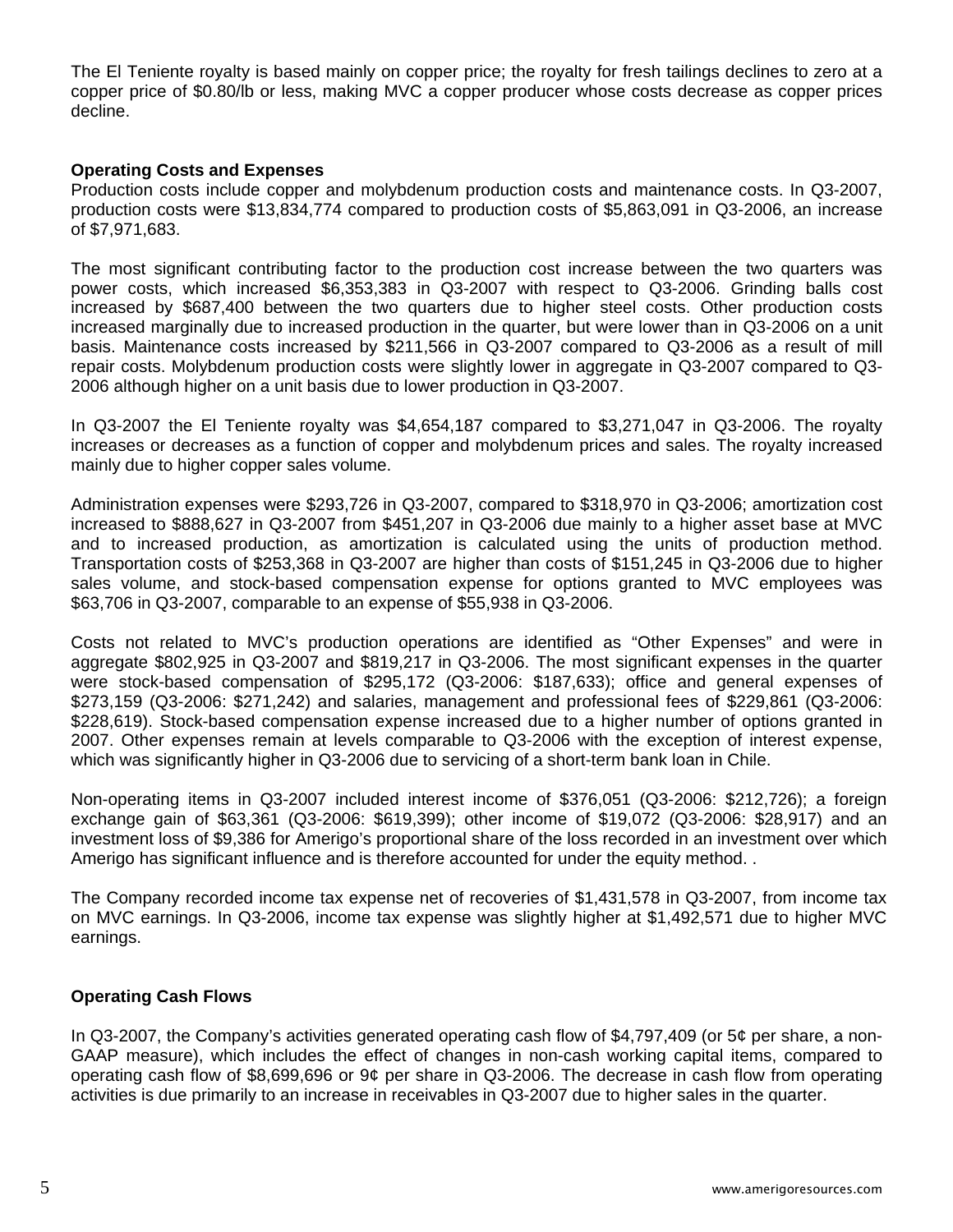# *Results of Operations – Year-to-date September 30, 2007*

Net earnings during the nine months ended September 30, 2007 ("YTD-2007") were \$22,465,856 (\$0.24 per share), compared to \$25,302,447 (\$0.27 per share) in the nine months ended September 30, 2006 ("YTD-2006").

Total revenue YTD-2007 was \$78,719,695 derived from the sale of 10,561 tonnes or 23.28 million pounds of copper and 481,390 pounds of molybdenum. This compares to total revenue of \$64,260,553 YTD-2006 from the sale of 8,343 tonnes or 18.39 million pounds of copper, 552,588 pounds of moly and 2,665 tonnes processed under a tolling agreement with Codelco's Chuquicamata division to process at Codelco's option certain of Chuquicamata's molybdenum-copper bulk concentrates at MVC's plant.

Cash cost and total cost YTD-2007 were \$1.47/lb and \$2.12/lb respectively, compared to cash cost of \$1.12/lb and total cost of \$1.72/lb in YTD-2006. These costs include smelter and refinery costs of \$0.40/lb (YTD-2006: \$0.60/lb) and El Teniente royalty costs of \$0.54/lb (YTD-2006: \$0.52/lb)

"Other Expenses" YTD-2007 were \$2,477,939, compared to \$2,272,412 in YTD-2006.

Non-operating items YTD-2007 include a foreign exchange gain of \$1,034,327 (YTD-2006: \$1,081,381), interest income of \$1,022,546 (YTD-2006: \$484,509), a gain on fair value adjustments to financial instruments of \$711,591 (\$nil in YTD-2006), other income of \$85,853 (YTD-2006: \$75,815) and investment loss of \$209,700 (\$nil in YTD-2006).

Income tax expense YTD-2007 was \$4,294,542, compared to \$4,535,150 in YTD-2006.

# *Summary of Quarterly Results*

|                            | Qtr. Ended Sept. | <b>Qtr. Ended June</b> | <b>Qtr. ended March</b> | Qtr. ended Dec, |  |
|----------------------------|------------------|------------------------|-------------------------|-----------------|--|
|                            | 30, 2007         | 30, 2007               | 31, 2007                | 31, 2006        |  |
| Total revenue              | \$28,536,864     | \$32,011,648           | \$18,171,183            | \$19,944,732    |  |
| Net income                 | 6,581,887        | 10,332,687             | 5,551,282               | 13,981,236      |  |
| Earnings per share         | 0.0696           | 0.1093                 | 0.0593                  | 0.1490          |  |
| <b>Diluted</b><br>earnings |                  |                        |                         |                 |  |
| per share                  | 0.0694           | 0.1076                 | 0.0583                  | 0.1475          |  |

|                            | Qtr. ended Sept.<br>30, 2006 | <b>Qtr. Ended June</b><br>30, 2006 | <b>Qtr. ended March</b><br>31, 2006 | Qtr. ended Dec.<br>31, 2005 |
|----------------------------|------------------------------|------------------------------------|-------------------------------------|-----------------------------|
| Total revenue              | \$19,739,861                 | \$27,482,949                       | \$17,037,743                        | \$19,459,021                |
| Net income                 | 8,251,071                    | 12,444,608                         | 4,606,768                           | 5,208,566                   |
| Earnings per share         | 0.0877                       | 0.1322                             | 0.0524                              | 0.0604                      |
| <b>Diluted</b><br>earnings |                              |                                    |                                     |                             |
| per share                  | 0.0868                       | 0.1285                             | 0.0515                              | 0.0588                      |

## *Liquidity and Capital Resources*

Amerigo's cash and cash equivalents on September 30, 2007 were \$26,378,172 compared to \$28,567,850 at June 30, 2007 and \$26,574,059 on December 31, 2006. The Company's working capital at September 30, 2007 was \$27,093,319, compared to \$28,845,201 on June 30, 2007 and \$25,047,681 on December 31, 2006. The Company continues to be able to generate sufficient cash resources in the short and longterm to maintain existing operations and to evaluate and pursue further investment opportunities.

During the nine months ended September 30, 2007, options to purchase a total of 1,089,500 shares at a weighted average exercise price of Cdn\$1.54 per share were exercised by employees, officers or directors of the Company, for aggregate proceeds of \$1,447,395.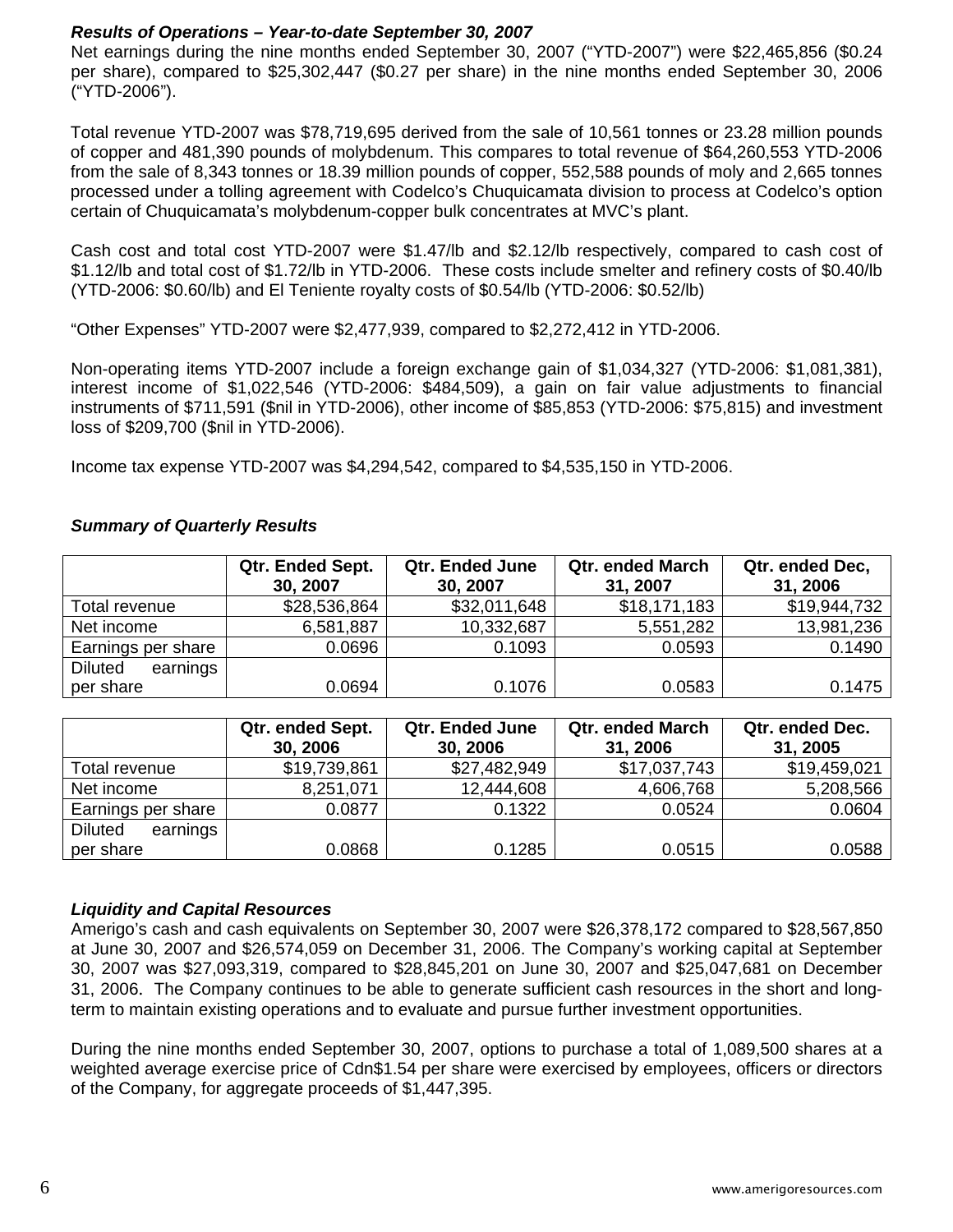On February 28, 2007, options to purchase a total of 1,760,000 shares were granted at an exercise price of \$2.23 per share. Stock-based compensation is recognized as options vest. The options granted in Q1- 2007 vest in four equal installments, on March 31, June 30, September 30 and December 31, 2007; 52,500 options expired prior to vesting. For the options vested on March 31, June 30 and September 30, Amerigo recorded in aggregate a stock-based compensation expense of \$1,015,918 of which \$178,075 was charged to Costs as the options were granted to MVC employees and \$837,843 was charged to Other Income and Expenses. Amerigo also recorded stock-based compensation expense of \$45,000 charged to Other Expenses in connection with 200,000 options granted in 2006 with a vesting schedule that went into 2007; 25,000 of these options expired prior to vesting. In the nine months ended September 30, 2007, 207,500 options at a weighted average price of Cdn\$2.21 expired unexercised.

As of September 30, 2007, Amerigo had options outstanding to purchase a total of 3,365,000 shares (with exercise prices ranging from Cdn\$1.60 to Cdn\$2.71).

Amerigo has in place a normal course issuer bid through the facilities of the Toronto Stock Exchange ("TSX"), whereby Amerigo is entitled to purchase for cancellation up to 2,612,815 of its common shares during the one-year period ending on November 13, 2007. There were no Amerigo shares purchased and cancelled under the normal course issuer bid in the nine months ended September 30, 2007.

The Company's gross copper sales are dependent on sales volumes and market prices for copper. Average LME cash copper prices in 2007 have been the following:

| January  | \$2,5717 | April | \$3.5228 | July      | \$3.6169 |
|----------|----------|-------|----------|-----------|----------|
| February | 2.5748   | Mav   | 3.4846   | August    | 3.4081   |
| March    | 2.9268   | June  | 3.3910   | September | 3.4695   |

The Company's long-term liabilities (Other Payables, Asset Retirement Obligations, Future Income Tax Liabilities and Minority Interest) at September 30, 2007 were \$8,756,426, compared to \$8,092,733 on June 30, 2007 and \$7,204,755 on December 31, 2006.

On February 24, 2007 the Board of Directors of Amerigo declared a semi-annual dividend of Cdn 6.5¢ per share, paid on April 4, 2007 to shareholders of record as of March 27, 2007, for a total of \$5,286,918. On July 30, 2007 the Board declared a second semi-annual dividend of Cdn 6.5¢ per share, paid on August 31, 2007 to shareholders of record as of August 22, 2007 for a total of \$5,802,371.

## **Investing Activities**

Total cash payments for capital expenditures YTD-2007 were \$8,401,863, funded from operating cash flow. Capital plant additions YTD-2007 were \$7,680,155, including \$2,216,300 of capital expenditures incurred in connection with MVC's self-generation power project. The self-generation power project is preliminarily estimated to have a total cost of \$9M, distributed between 2007 and 2008.

The other major capital items were work in progress for Colihues engineering studies, improvements to the rougher circuit and mill refurbishing. The Company estimates that total capital expenditures in 2007, excluding the self-generation power project, will be \$10.6M, substantially in line with the annual capital expenditures budget. In addition, there will be capital expenditures of approximately \$4.4M for the purchase of the two used generators.

In Q2-2007, Amerigo acquired for investment purposes 6.9 million common shares of Candente, an issuer listed on the Toronto, Lima and Frankfurt Stock Exchanges that is currently developing the Cañariaco copper project in Peru. The investment by Amerigo represents just below 10% of Candente's issued and outstanding shares. The aggregate cost of the investment was \$8,581,681. Adjustments to fair market value are required at each balance sheet date, and at September 30, 2007 totalled \$4,358,033. Given that the investment has been designated as "available for sale" for accounting purposes, which means it is an investment that is not held for trading, gains or losses arising from changes in fair value are recorded in Accumulated Other Comprehensive Income in the Company's Balance Sheet until the investment is sold or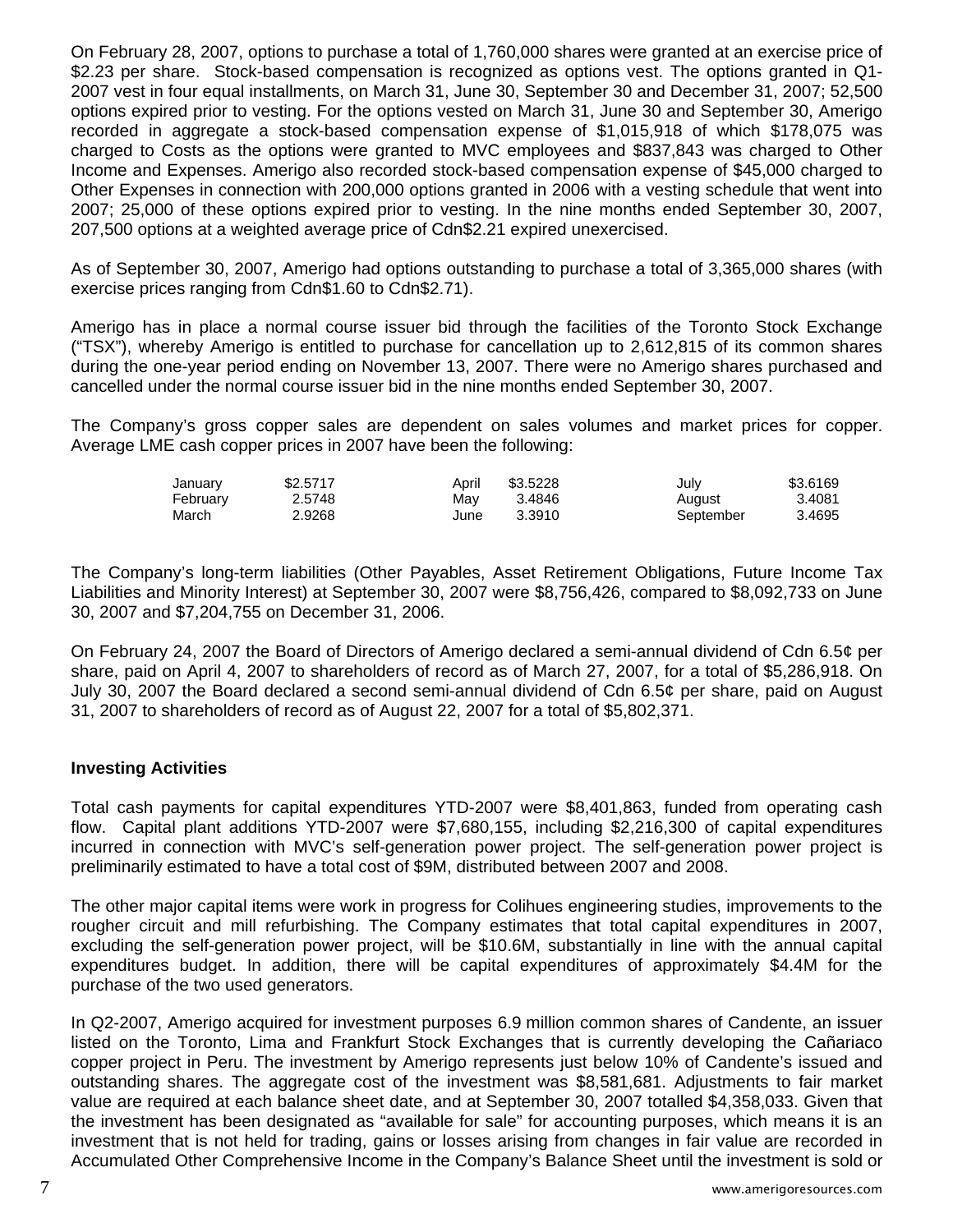management determines that an other than temporary impairment in the value of the investment has occurred, at which time gains or losses will be transferred into earnings.

Also in Q2-2007, Amerigo sold for proceeds of \$1,941,092 its portfolio of marketable securities, represented by common shares of an issuer listed on the TSX. On adoption of new accounting standards on January 1, 2007, these securities were reported at fair market value rather than at cost. At the time of adoption of the standards, the Company recorded an increase in the balance of marketable securities and retained earnings of \$365,858. Subsequent gains from changes in fair value of \$711,591 were included in income, as the securities had been designated as "held for trading".

#### *Transactions with Related Parties*

a) Minority Interest

A detailed description of Minority Interest is provided in the Company's Unaudited Consolidated Financial Statements for the nine months ended September 30, 2007.

During the nine months ended September 30, 2007, royalty dividends totalling \$420,373 were paid or accrued to the Amerigo International Class A shareholders (Nine months ended September 30, 2006: \$337,402). Royalty dividends are shown as Minority Interest in the Consolidated Statement of Operations and Comprehensive Income. At September 30, 2007, \$52,244 of this amount remained outstanding.

b) Directors' fees and remuneration to officers

During the nine months ended September 30, 2007 the Company paid or accrued \$468,054 in fees to companies associated with certain directors and officers of Amerigo (Nine months ended September 30, 2006: \$553,747). Included in these fees are bonuses of \$43,902 to senior management (Nine months ended September 30, 2006: \$210,804). In the same period, Amerigo paid or accrued \$69,072 in directors' fees to independent directors (Nine months ended September 30, 2006: \$96,188). Directors' fees and remuneration to officers are categorized as Salaries, Management and Professional Fees in Amerigo's consolidated financial statements. At September 30, 2007, an aggregate amount of \$48,592 was due to directors and officers for management fees, directors' fees and for reimbursement of expenses in the ordinary course of business.

- c) At September 30, 2007 one of Amerigo's officers acted as an officer and another as a director of Nikos Explorations Ltd., a company in which Amerigo holds a substantial shareholding.
- d) At September 30, 2007, one of Amerigo's directors acted as a director of Candente, a company in which Amerigo holds an investment.

## *Contingency*

In the third quarter of 2007, the Chilean Internal Revenue Services ("SII") issued a tax assessment to MVC challenging the tax losses reported by MVC for the commercial years 1999 to 2004. The tax assessment claims that some of these losses could be denied and MVC could face a tax liability of approximately \$1.15M. Although the Company believes there is no merit to this matter, its final outcome cannot be predicted with certainty. The Company has retained legal counsel to prepare a response to SII in accordance with Chilean law. The Company's legal counsel has confirmed that, in their opinion, if the SII claim is ultimately upheld, the Company will have a claim for indemnification from the sellers of MVC, pursuant to the terms of the MVC purchase and sale agreement, for losses incurred to the MVC purchase date of July 2003.

#### *Critical Accounting Estimates*

There were no changes to the Company's critical accounting estimates during the nine months ended September 30, 2007.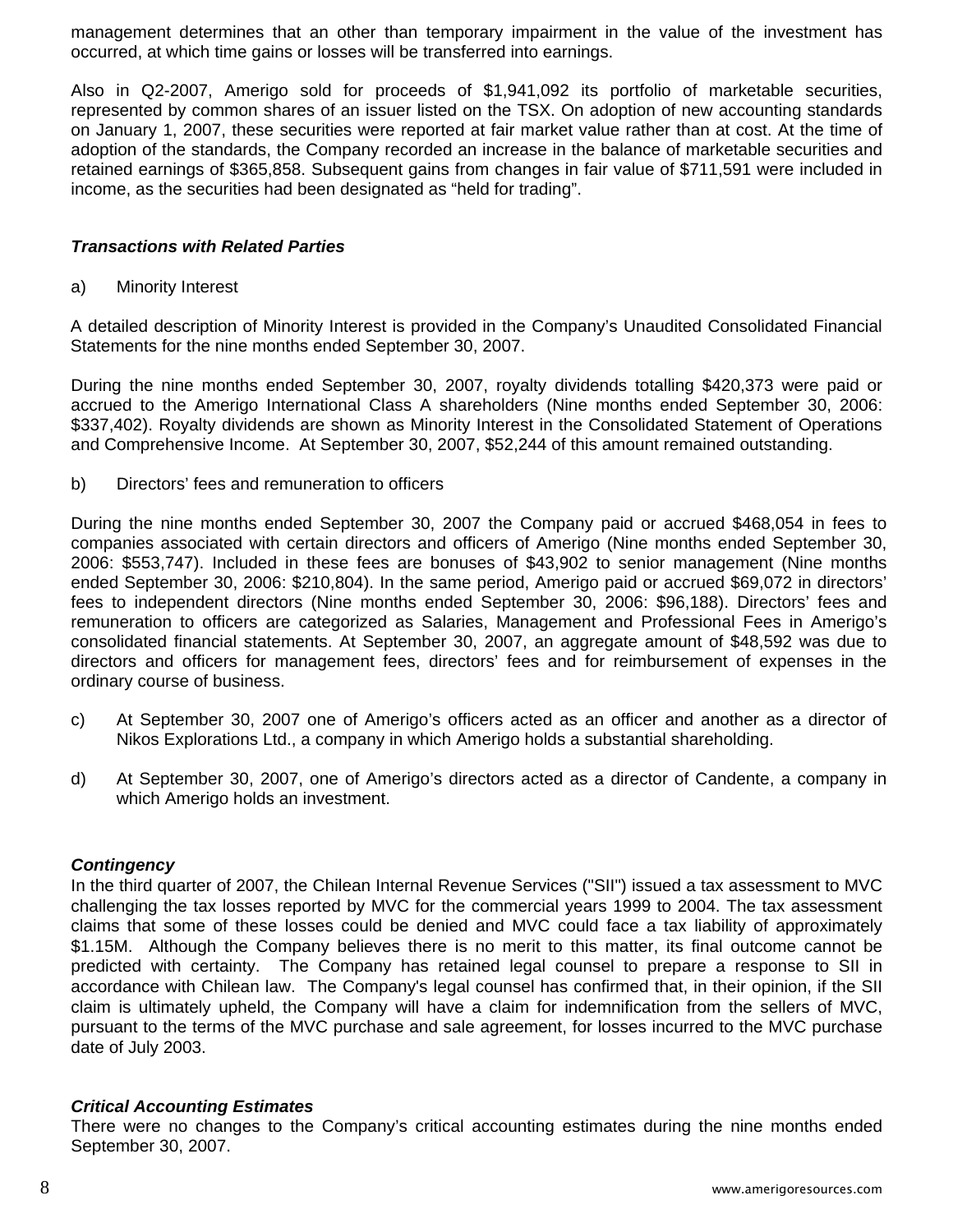# *Changes in Accounting Policies, Including Initial Adoption*

# **Accounting Changes**

Effective January 1, 2007, the Company adopted the revised CICA Section 1506 "Accounting Changes", which requires that (a) a voluntary change in accounting principles can be made if, and only if, the changes result in more reliable and relevant information, (b) changes in accounting policies are accompanied with disclosures of prior period amounts and justification for the change, and (c) for changes in estimates, the nature and amount of the change should be disclosed. The Company has not made any voluntary change in accounting principles since the adoption of the revised standard.

## **Financial Instruments**

Effective January 1, 2007, the Company adopted the new accounting standards and related amendments to other standards on financial instruments issued by the CICA. Prior periods have not been restated.

*Financial Instruments – Recognition and Measurement (Section 3855):* The standard prescribes when a financial asset, financial liability and non-financial derivative is to be recognized on the Balance Sheet and whether fair value or cost-based measures should be used to measure the recorded amounts. It also specifies how financial instruments gains or losses should be presented. Effective January 1, 2007, the Company's marketable securities were classified as "held for trading" and recorded at fair value on the Balance Sheet. Fair value is determined directly by reference to published price quotations in the active market where the securities are traded. Changes in the fair value of these instruments are reflected in income and included in shareholders' equity on the Balance Sheet. The Company also determined that it has no derivatives, including embedded derivatives.

*Hedges (Section 3865):* The standard is applicable when a company chooses to designate a hedging relationship for accounting purposes. It builds on the existing Accounting Guideline 13 (acG-13) "Hedging Relationships" and Section 1650 "Foreign Currency Translation", by specifying how hedge accounting is applied and what disclosures are necessary when it is applied. At September 30, 2007, the Company had no hedging relationships.

*Comprehensive Income (Section 1530):* The standard requires the presentation of comprehensive income and its components. Comprehensive income includes both net earnings and other comprehensive income. Other comprehensive income includes holding gains and losses on available for sale investments, gains and losses on certain derivative instruments and foreign currency gains and losses related to selfsustaining operations, all of which are not included in the calculation of net earnings until realized. Comprehensive income is being disclosed as a component in the Company's Statement of Shareholders' Equity.

The effect on the Company's Balance Sheet of adopting these standards as at January 1, 2007 was an increase in the balances of marketable securities and retained earnings of \$365,858.

## *Other MD&A Requirements*

As of October 30, 2007, Amerigo has outstanding 94,532,744 common shares and 2,942,500 exercisable options (at prices ranging from Cdn\$1.60 to Cdn\$2.71).

Additional information, including the company's most recent Annual Information Form, is available on SEDAR at [www.sedar.com](http://www.sedar.com/)

## *Cautionary Statement on Forward Looking Information*

This Report contains "forward-looking statements". These forward looking statements include, but are not limited to, statements regarding the Company's strategic plans, future commercial production and the timing for resuming operations at Colihues. Forward-looking statements express, as at the date of this Report, the Company's plans, estimates, forecasts, projections, expectations, or beliefs as to future events or results and the Company does not intend, and does not assume any obligation, to update these forward-looking